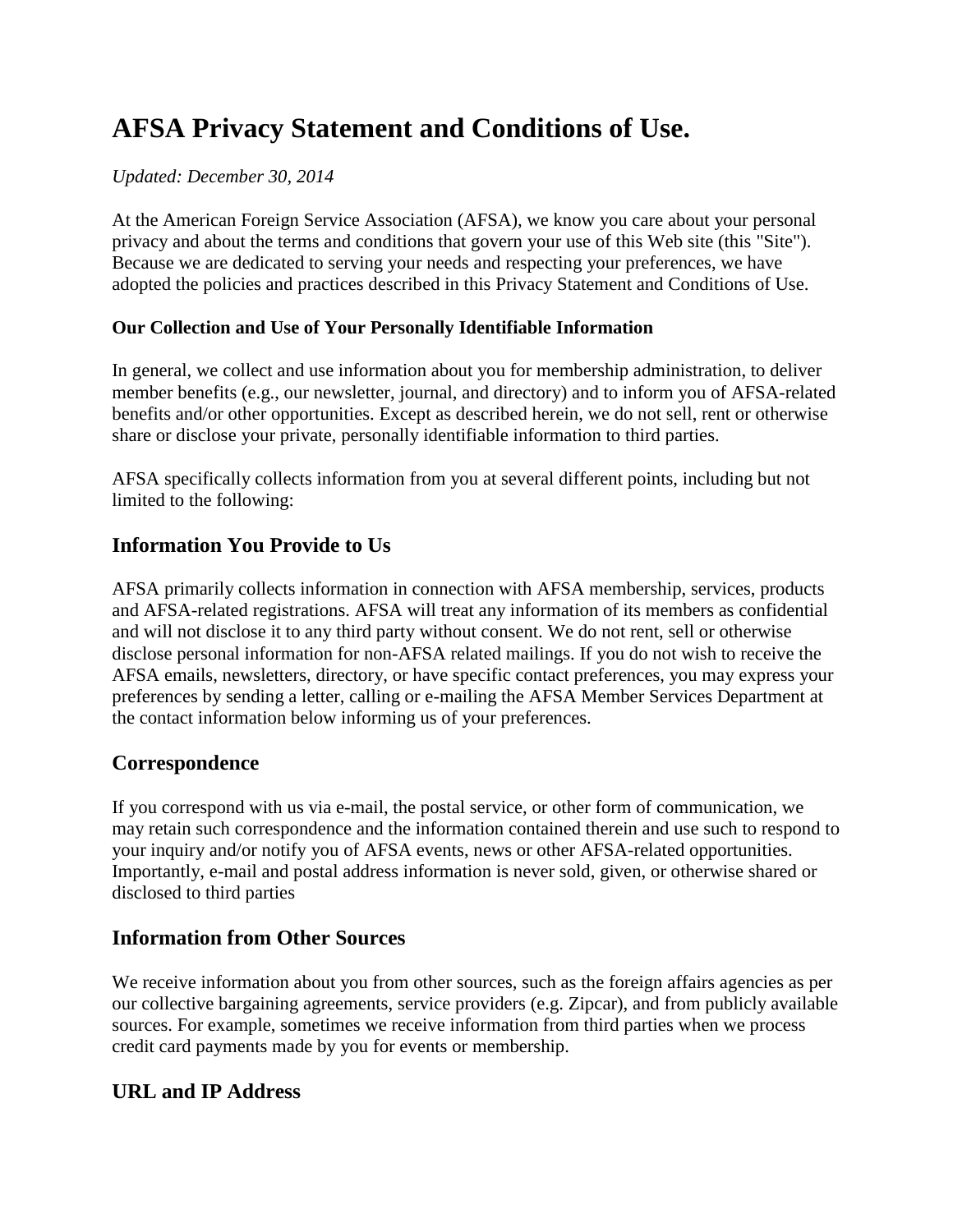Like many other Web sites, we collect information about our users' utilization and navigation of our Site. This information helps us design our Site to better suit our users' needs. We may also use your IP address to help diagnose problems with our server and to administer our Site, analyze trends, track visitor movements, and gather broad demographic information that assists us in identifying visitor preferences.

## **Cookies and Web Beacons**

Cookies are pieces of data that a Web site transfers to a user's hard drive for record-keeping purposes. Web beacons are transparent pixel images that are used in collecting information about website usage, e-mail response and tracking.

The Site uses cookies and Web beacons to provide enhanced functionality on the site (e.g., user ID and password prompts, and conference registration) and aggregate traffic data (e.g., what pages are the most popular). These cookies may be delivered in a first-party or third-party context. The AFSA may also use cookies and web beacons in association with e-mails delivered by the AFSA. Our Site also captures limited information (user-agent, HTTP referrer, last URL requested by the user, client-side and server-side clickstream) about visits to our Site; we may use this information to analyze general traffic patterns and to perform routine system maintenance. You have many choices with regards to the management of cookies on your computer. All major browsers allow you to block or delete cookies from your system. To learn more about your ability to manage cookies and web beacons, please consult the privacy features in your browser.

This website uses Google Analytics, a web analytics service provided by Google, Inc. ("Google"). Google Analytics uses "cookies", which are text files placed on your computer, to help the website analyze how users use the site. The information generated by the cookie about your use of the website (including your IP address) will be transmitted to and stored by Google on servers in the United States . Google will use this information for the purpose of evaluating your use of the website, compiling reports on website activity for website operators and providing other services relating to website activity and internet usage. Google may also transfer this information to third parties where required to do so by law, or where such third parties process the information on Google's behalf. Google will not associate your IP address with any other data held by Google. You may refuse the use of cookies by selecting the appropriate settings on your browser, however please note that if you do this you may not be able to use the full functionality of this website. By using this website, you consent to the processing of data about you by Google in the manner and for the purposes set out above.

#### **Restrictions on Disclosing Information to Third Parties**

We may disclose all of the information (described above) that we collect, as stated above and in accordance with the terms set forth in this section. We do not reveal personally identifiable information about you to third-parties for their independent use unless: (1) you request or authorize; (2) in connection with AFSA-hosted and AFSA co-sponsored events as described above; (3) the information is provided to comply with the law (for example, to comply with a search warrant, subpoena or court order), enforce an agreement we have with you, or to protect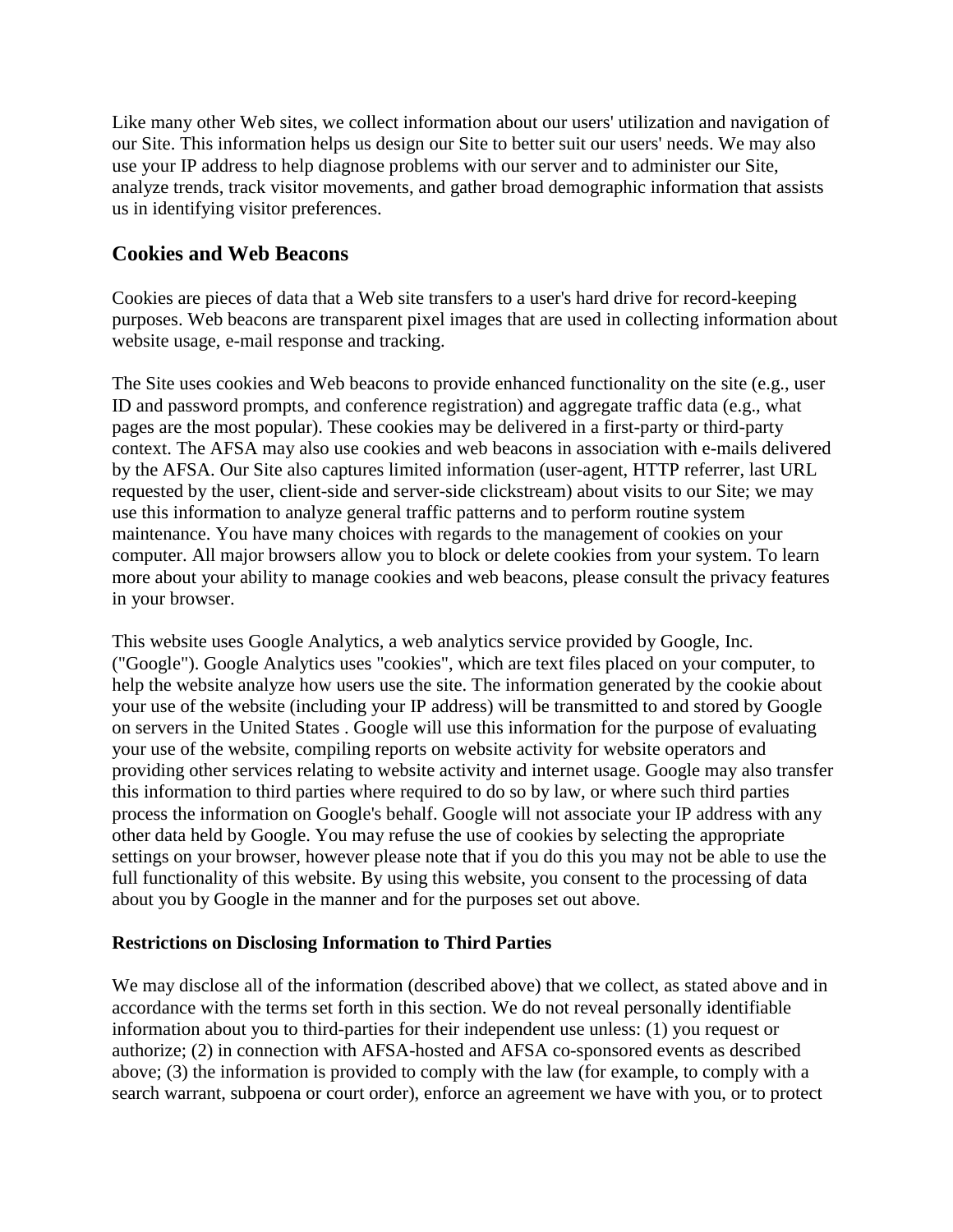our rights, property or safety, or the rights, property or safety of our employees or others; (4) the information is provided to our agents, vendors or service providers who perform functions on our behalf; (5) to address emergencies or acts of God or (6) to address disputes, claims, or to persons holding a legal or beneficial interest; (7) through the AFSA Member Directory. We may also gather aggregated data about our members and Site visitors and disclose the results of such aggregated (but not personally identifiable) information to our partners, service providers, advertisers and/or other third parties for marketing or promotional purposes.

The AFSA website uses interfaces with social media sites such as Facebook, LinkedIn, Twitter and others. If you choose to "like" or share information from the AFSA website through these services, you should review the privacy policy of that service. If you are a member of a social media site, the interfaces may allow the social media site to connect your site visit to your personally identifiable information.

#### **Member Directory**

AFSA makes member information available through the AFSA online Member Directory to other AFSA members using this Site. In addition, AFSA incorporates information members provide into hard copies of the Membership Directory that is provided to retired members.

#### **Our Security Measures to Protect Information**

To help protect the privacy of data and personally identifiable information you transmit through use of this Site, we maintain physical, technical and administrative safeguards. We update and test our security technology on an ongoing basis. We restrict access to your personally identifiable information to those employees who need to know that information to provide benefits or services to you. In addition, we train our employees about the importance of confidentiality and maintaining the privacy and security of your information. We commit to taking appropriate disciplinary measures to enforce our employees' privacy responsibilities.

#### **Inapplicability of Privacy Statements of Any Linked Sites or Other Third Parties**

This Privacy Statement only addresses AFSA's use and disclosure of your personally identifiable information. As this Site may contain links to other Web sites, please be aware that we are not responsible for the privacy practices of such other sites, and we are not liable for their misuse of personally identifiable information. We encourage you to be aware that when you go to another Web site you should carefully read their privacy statement.

#### **General Legal Notice and Disclaimer**

Access to the information contained on this Web site is provided by AFSA to its members and nonmembers as a service to foreign affairs professionals. References herein to any product, process or service do not constitute or imply endorsement or recommendation by AFSA. While AFSA makes every effort to present accurate and reliable information on this Site, AFSA does not approve or certify such information nor does it guarantee the accuracy, completeness, efficacy, timeliness or correct sequencing of such information. Furthermore, the information on